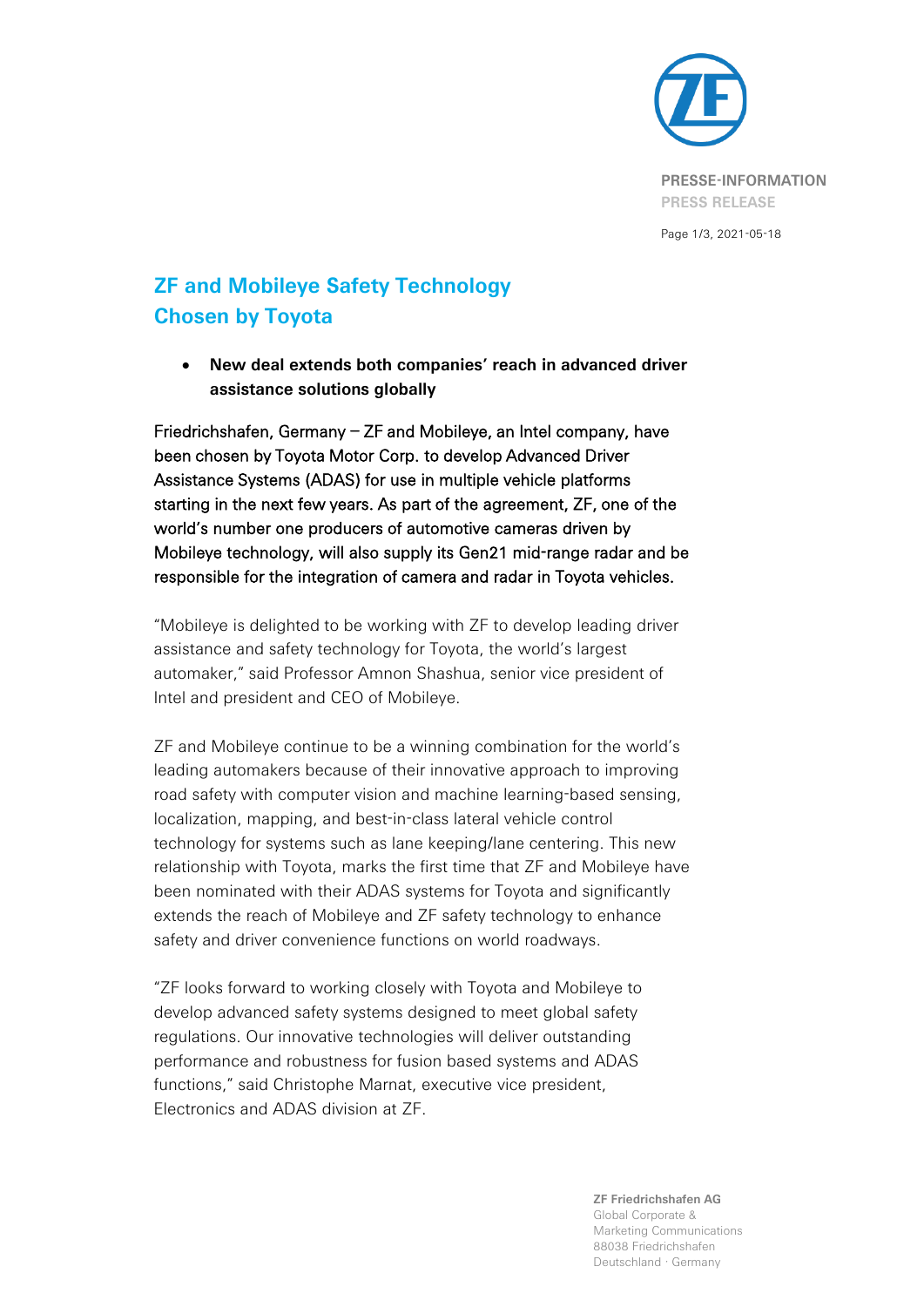

Page 2/3, 2021-05-18

ZF and Mobileye will collaborate closely to produce advanced camera technology integrated with ZF radar technology to power key advanced driver assistance platforms in Toyota vehicles. Mobileye's EyeQ®4, one of the most advanced application-specific vision computing system-ona-chip (SoC) currently available, will be combined with ZF's Gen21 midrange radar technology to precisely interpret the environment around Toyota vehicles. Together, these technologies will help prevent and mitigate collisions while yielding best-in-class lateral and longitudinal vehicle control.

ZF's Gen21 mid-range radar is a high-performance 77GHz front radar designed to meet 2022+ Euro NCAP 5-Star Safety Ratings and enable L2/L2+ Automated Driving functions. It is scalable to vehicle manufacturer needs and offers both a wide field of view at low speeds to assist in pedestrian detection to support systems like automatic emergency braking (AEB) and a longer detection range at high speeds for systems like adaptive cruise control.

## Captions:

- 1. (01\_ZF\_Christophe Marnat): Christophe Marnat, Executive Vice President, ZF Electronics and Advanced Driver Assist Systems Division
- 2. Image 2 (02\_ZF\_Mobileye): ZF and Mobileye will deliver advanced functions to a range of Toyota vehicles
- 3. Image 3 (03\_ZF\_Toyota\_Mobileye): Toyota, ZF and Mobileye are working together on advanced ADAS technologies to deliver advanced safety

Images: ZF

## Press contact:

John Wilkerson, Technology and Product Communications, phone: +1 734-582-1312, email: [john.wilkerson@zf.com](mailto:corina.tews@zf.com)

> **ZF Friedrichshafen AG** Global Corporate & Marketing Communications 88038 Friedrichshafen Deutschland · Germany